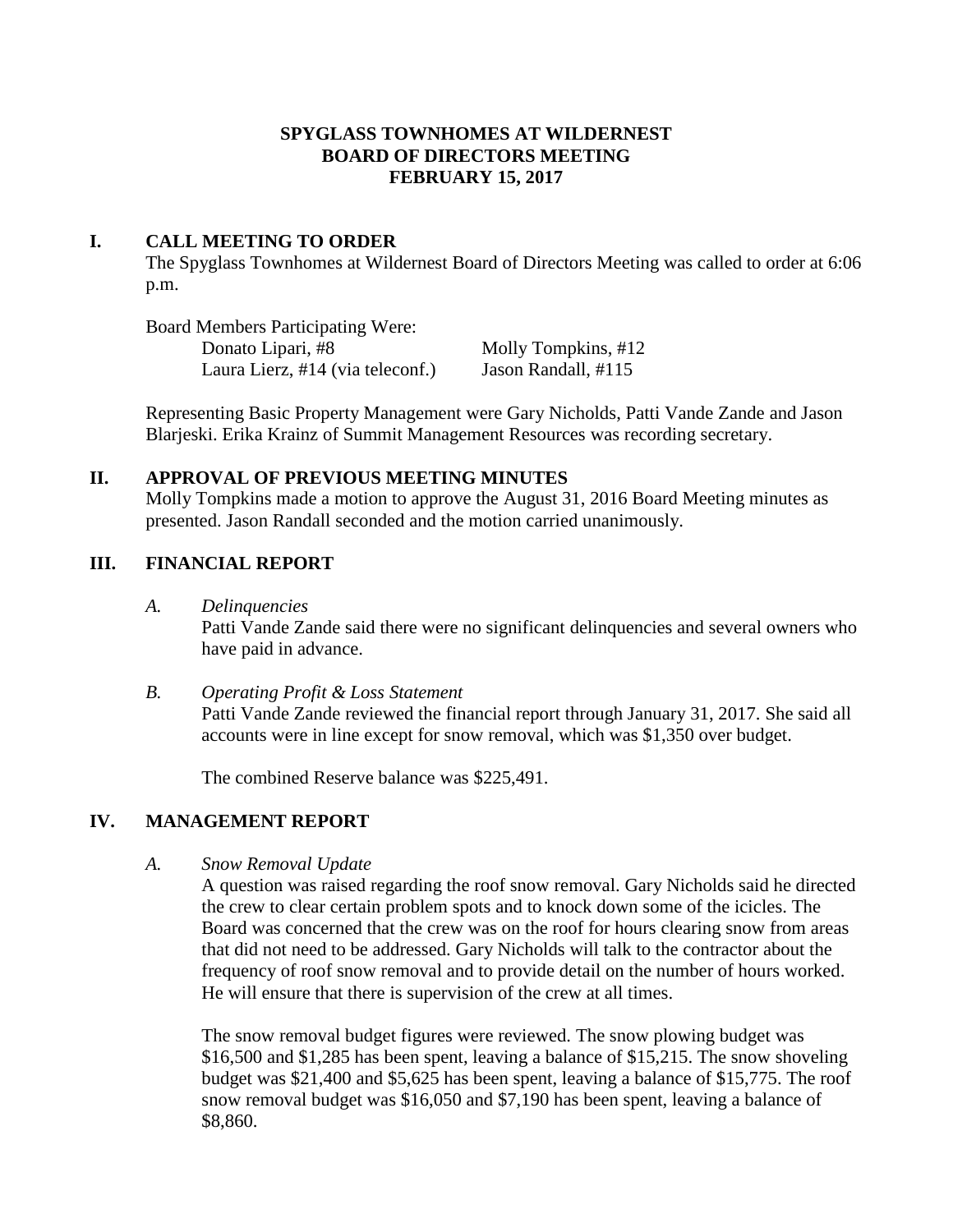*Spyglass Condominium Association Board of Directors Meeting 2/15/17 Page 2 of 3*

## *B. Discussion: Scrape Downs*

Gary Nicholds said some areas of the driveway were very rutted. These areas could be scraped using the loader. The Board agreed not to take any action since most of the driveway is exposed to the sun and the snow will melt.

## *C. Dryer Vent Check*

Gary Nicholds said the vents were checked and all were clear.

## *D. 40 Garage Drain*

Gary Nicholds said he checked the drain and confirmed the heat tape was working. There was a small ice clog that was cleared. A space heater was put in the garage.

## *E. New Owner List* A list of new owners was distributed.

## *F. Unit 115 Leak*

The roof was cleared after Jason Randall reported a leak. Gary Nicholds will check it in the next few days and will make sure Oscar keeps the area clear. He will try to determine if there is a roof leak that needs to be repaired or if the leak was caused by snow build-up. Jason Randall said he looked in the attic and did not see any evidence of moisture. If there is a leak, Gary will ask the roofing contractor if repairs should be made now or if they can be done in the spring.

# **V. OLD BUSINESS**

# *A. Board Dinner*

The Board agreed to schedule a dinner sometime in April.

# **VI. NEW BUSINESS**

*A. Satellite Dish*

The owner of Unit 50 was issued a violation for bolting a satellite dish to the roof. The owner is willing to take it down and but DirecTV will not take responsibility for removing the bolts. The owner will be instructed to remove the dish within one week and to remove the hardware by April  $30<sup>th</sup>$ .

# *B. Pet Waste Issue*

There have not been any additional issues with the owner who has not been cleaning up after his dog.

# *C. Parking*

Cars without parking permits have been tagged. Many of the cars have out of state plates and may be visitors.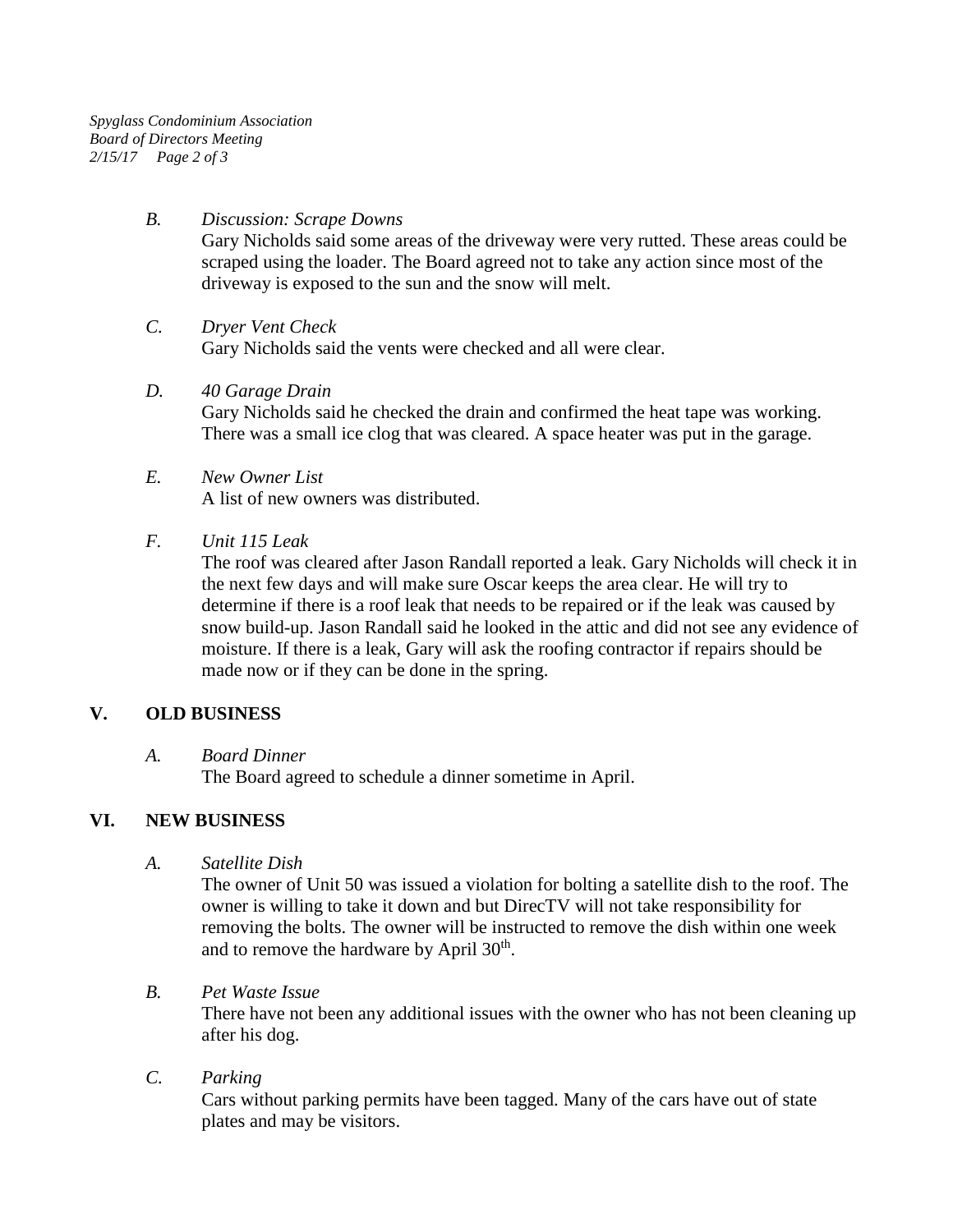*Spyglass Condominium Association Board of Directors Meeting 2/15/17 Page 3 of 3*

#### *D. Insurance*

Gary Nicholds will contact the insurance agent about the renewal.

*E. Timberline*

Donato Lipari said Summit County was discussing a requirement for local trash companies to use the Summit County landfill. This may result in an increase to the cost. Gary Nicholds will call the owner of Timberline for an update.

#### **VII. SET NEXT MEETING DATE**

The next Board Meetings will be Wednesday, May 17, 2017, Wednesday, August 16, 2017 and Tuesday, November 14, 2017. The Annual Meeting will be Saturday, October 7, 2017. The Owner Work Day date will be set at the May meeting.

# **VIII. ADJOURNMENT**

Jason Randall made a motion to adjourn at 7:05 p.m.

Approved By: \_\_\_\_\_\_\_\_\_\_\_\_\_\_\_\_\_\_\_\_\_\_\_\_\_\_\_\_\_\_\_\_\_ Date: \_\_\_\_\_\_\_\_\_\_\_\_\_\_\_\_\_\_\_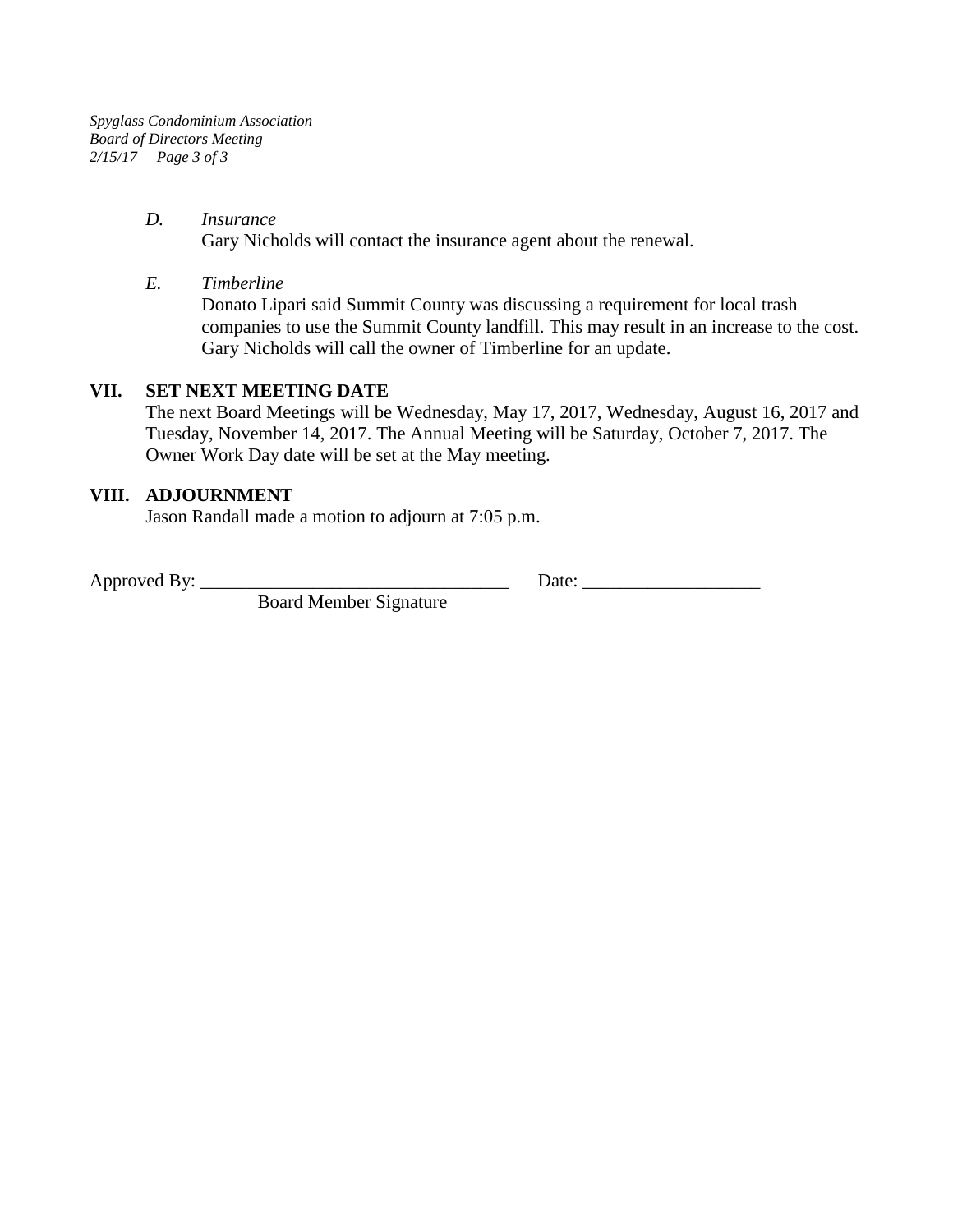#### **SPYGLASS TOWNHOMES AT WILDERNEST BOARD OF DIRECTORS MEETING MAY 17, 2017**

#### **I. CALL MEETING TO ORDER**

The Spyglass Townhomes at Wildernest Board of Directors Meeting was called to order at 5:31 p.m.

Board Members Participating Were: Donato Lipari, #8 Molly Tompkins, #12 Laura Lierz, #14 (via teleconf.)

The owner of #81 participated via teleconference.

Representing Basic Property Management were Gary Nicholds, Jason Blarjeske and Eric Nicholds. Erika Krainz of Summit Management Resources was recording secretary.

#### **II. APPROVAL OF PREVIOUS MEETING MINUTES**

Molly Tompkins made a motion to approve the February 15, 2017 Board Meeting minutes as presented. Laura Lierz seconded and the motion carried unanimously.

#### **III. FINANCIAL REPORT**

*A. Operating Profit & Loss Statement* Gary Nicholds reviewed the financial report through April 30, 2017.

- 1. Total Checking/Savings \$423,090, including \$225,733 in Reserves.
- 2. Accounts Receivable (\$2,965).
- 3. Net Ordinary Income (\$16,471) due to overages in Snow Plowing and Shoveling.
- 4. Total Reserve Income \$33,449. There was a \$4,200 Reserve contribution from a unit sale that will be reflected in the May report.
- 5. Net Income \$16,978, which was \$2,429 favorable to budget.

Gary Nicholds will follow up with the drywall contractor regarding the missing invoice for Unit 115. He will also determine why Management Fees was \$199 over budget. It may have been an extra charge for the time spent checking the dryer vents.

*B. Delinquencies*

Gary Nicholds said several owners have paid in advance and one owner owes for April and May.

Donato Lipari motion to accept the Financial Report as presented. Molly Tompkins seconded and the motion carried.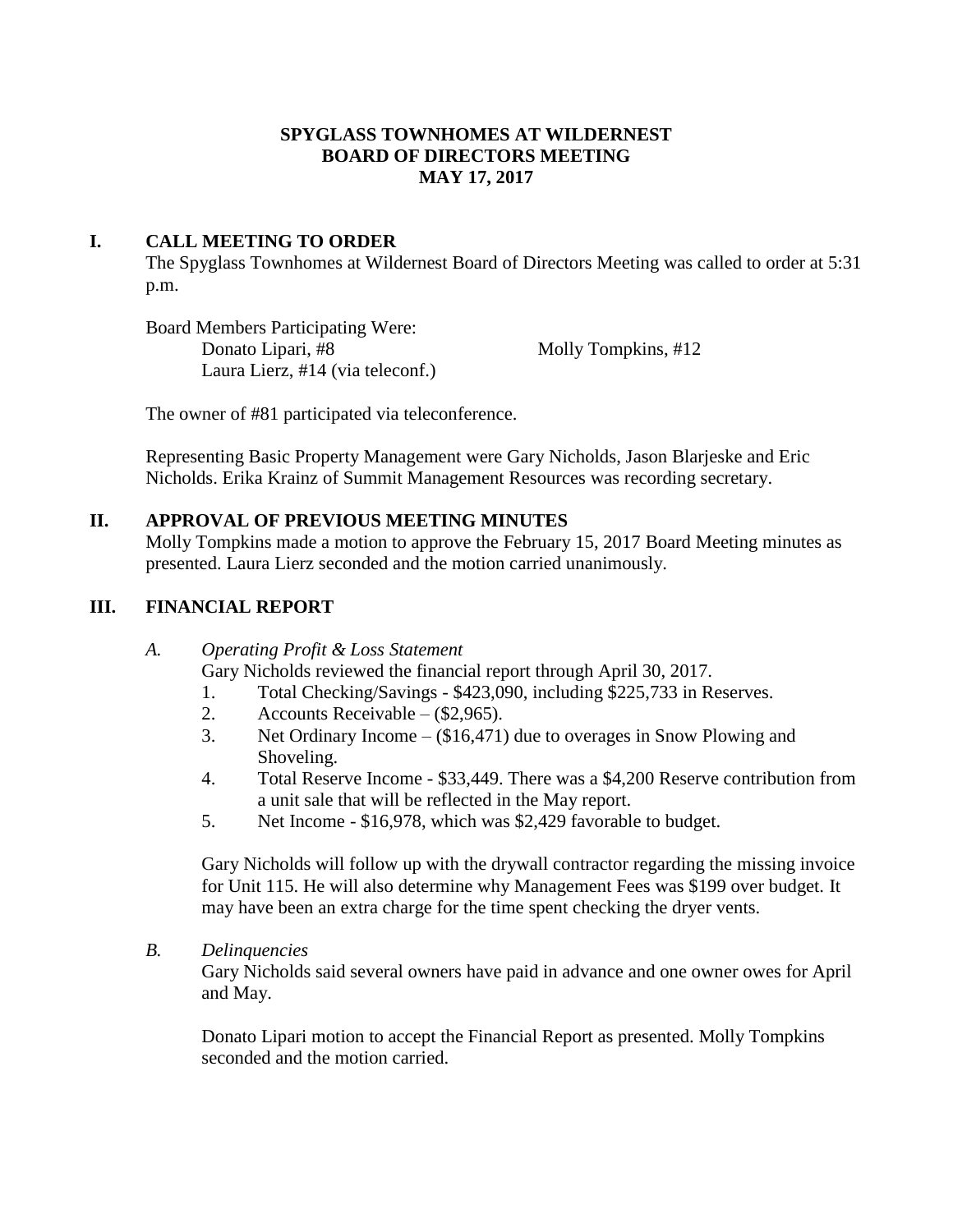# **IV. MANAGEMENT REPORT**

*A. Dogs*

Jason Blarjeske said there was an issue with an owner's dog. Photos were provided by another owner and the dog owner was sent a warning in January. There is still dog excrement on the deck. A fine letter was sent by mail and posted on the door two days ago. A \$25 fine was issued. Each additional offense will escalate the fine by \$25 up to \$100.

## *B. Parking*

Jason Blarjeske tagged a couple of vehicles and spoke to several residents. The Altitude Door and Garage vehicle has been in visitor parking at least three times this month. The Board authorized levying a fine for the next violation.

There is a black Honda that is being parked in visitor parking. Gary Nicholds has spoken to the owner of the unit and she will communicate with the vehicle owner. The Board authorized fining for the next violation.

There is a blue Subaru that is being parked in visitor parking. It belongs to the unit owner's daughter. The Board agreed not to fine the owner since the car is only parked there when the daughter is visiting.

Jason also stickered a motorcycle and a remodel trailer. The trailer must be moved by Friday.

*C. Timberline*

Gary Nicholds spoke to the owner of Timberline. They sent notice to everybody in the County of a  $6 - 10\%$  rate increase due to the new requirement for them to use the County recycling center. This Association's rate will increase 6% effective April 1st. The recycling pick up was missed once because the Xfinity truck was blocking access for the trash truck. The owner of the Xfinity truck has been informed of the recycling pick up schedule and asked not to block access.

*D. Ice Melt Buckets*

Gary Nicholds asked if the Board wanted to continue maintaining the ice melt buckets. Some of them were buried in the snow this past winter. The Board agreed to add this topic to the Annual Meeting agenda.

# *E. Noxious Weeds*

Gary Nicholds has a bid of \$800 from Neils Lunceford to spray all the weeds. Gary will check with the County about the subsidized program and will ask Greg Gentry for a bid.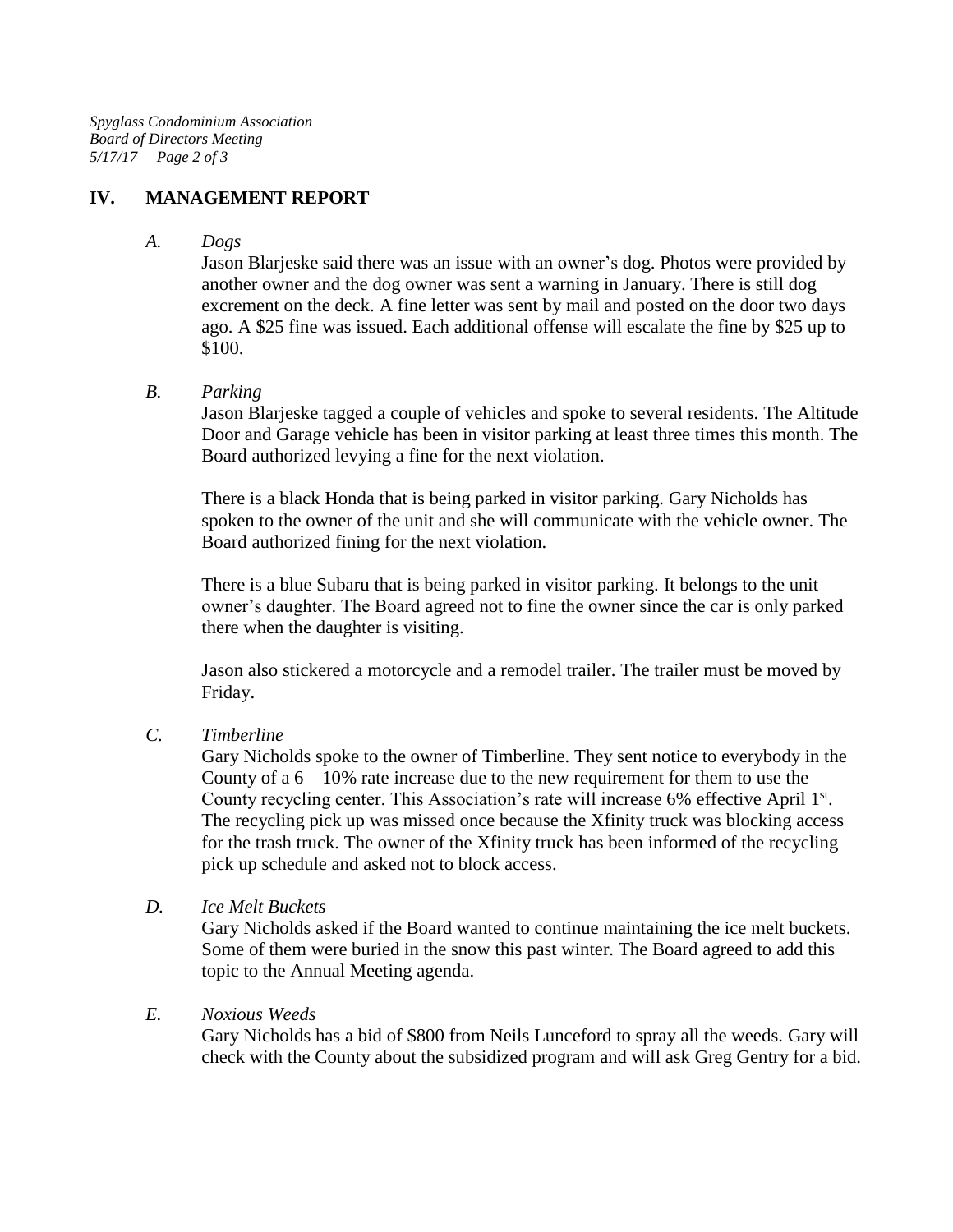*Spyglass Condominium Association Board of Directors Meeting 5/17/17 Page 3 of 3*

# **V. OLD BUSINESS**

#### *A. Satellite Dish*

Jason Blarjeske said the satellite dish has been removed from the roof. He will confirm that the owner has arranged for the holes in the roof to be repaired.

## **VI. NEW BUSINESS**

#### *A. Good Governance Policies*

Gary Nicholds provided templates for nine good governance policies. The State wants all Associations to have these policies separate from the Declarations, Bylaws and Rules and Regulations. Donato Lipari noted that the policies will need to mirror any existing language in the governing documents to prevent confusion.

## *B. HOA Clean-Up Day*

The Clean-Up Day was scheduled for Saturday, June 10<sup>th</sup>. Jason Randall will be asked to be in charge. Gary Nicholds will send an email blast and a sign will be posted by the dumpster. The notification should include "come meet your neighbors" and that lunch will be provided. The Board property tour will be June 1<sup>st</sup>.

#### *C. Asphalt*

An owner said there was a large hole in the asphalt by her garage and some rotted wood about 1' up on her garage door jamb. Gary Nicholds will follow up.

# **VII. SET NEXT MEETING DATE**

The next Board Meeting will be Wednesday, August 16, 2017 at 5:30 p.m. The Annual Meeting will be Saturday, October 7, 2017 at 10:00 a.m.

# **VIII. ADJOURNMENT**

Molly Tomkins made a motion to adjourn at 6:26 p.m. Donato Lipari seconded and the motion carried.

Approved By: \_\_\_\_\_\_\_\_\_\_\_\_\_\_\_\_\_\_\_\_\_\_\_\_\_\_\_\_\_\_\_\_\_ Date: \_\_\_\_\_\_\_\_\_\_\_\_\_\_\_\_\_\_\_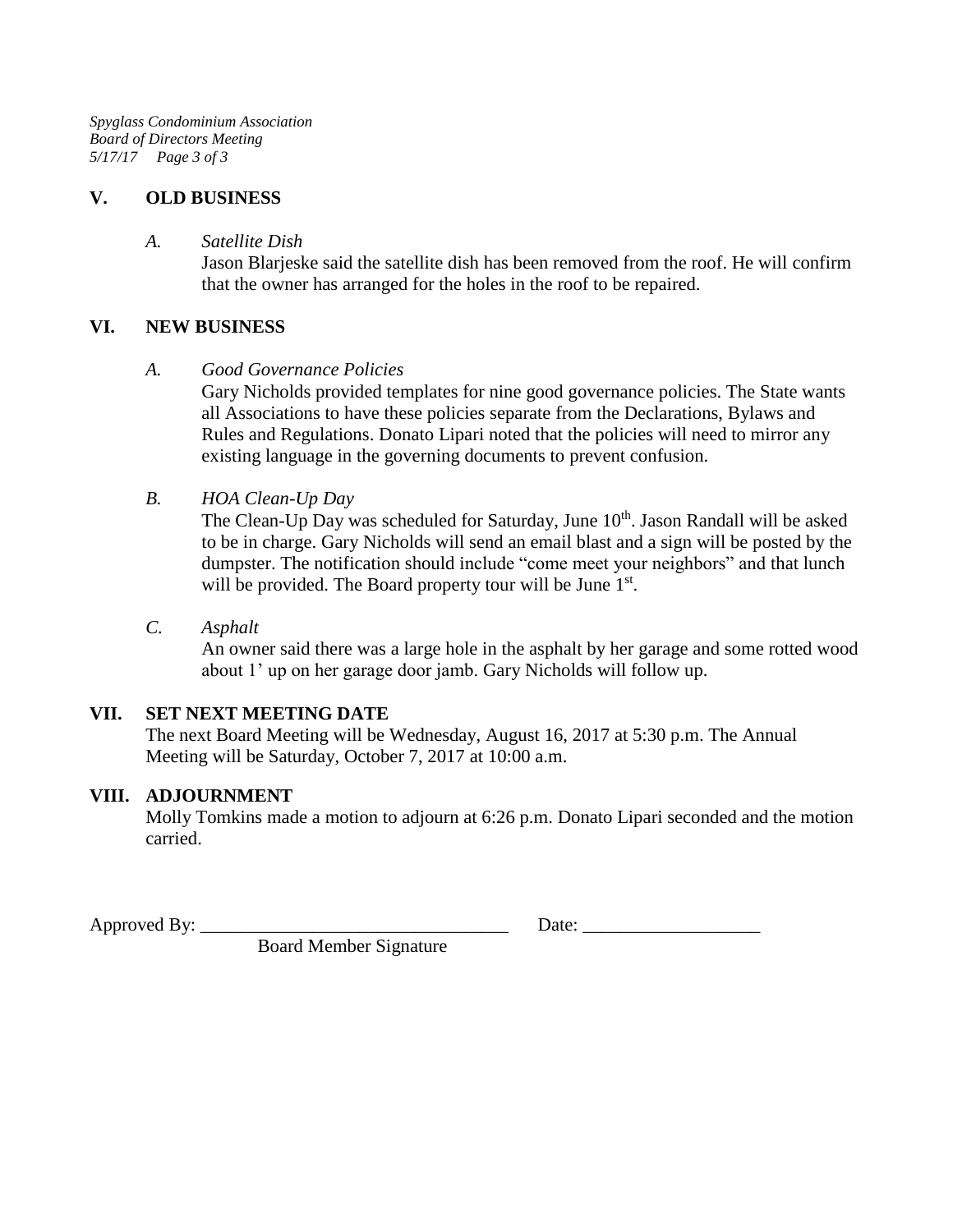#### **SPYGLASS TOWNHOMES AT WILDERNEST BOARD OF DIRECTORS MEETING AUGUST 28, 2017**

#### **I. CALL MEETING TO ORDER**

The Spyglass Townhomes at Wildernest Board of Directors Meeting was called to order at 6:05 p.m.

Board Members Participating Were: Donato Lipari, #8 Molly Tompkins, #12

Jason Randall, #115 Laura Lierz, #14 (via teleconf.)

Representing Basic Property Management were Gary Nicholds, Jason Blarjeske, Patti Vande Zande and Eric Nicholds. Erika Krainz of Summit Management Resources was recording secretary.

#### **II. APPROVAL OF PREVIOUS MEETING MINUTES**

Molly Tompkins made a motion to approve the May 17, 2017 Board Meeting minutes as presented. Laura Lierz seconded and the motion carried.

## **III. FINANCIAL REPORT**

#### *A. Operating Profit & Loss Statement*

Patti Vande Zande reviewed the financial report through July 31, 2017.

- 1. Total Checking/Savings \$474,090, including \$226,066 in Reserves.
- 2. Accounts Receivable (\$4,313) due to prepayment of dues.
- 3. Net Ordinary Income (\$1,248), which was \$1,685 favorable to budget. Roof Snow Removal was \$8,645 unfavorable to budget.
- 4. Total Reserve Income \$63,178, which was \$6,279 favorable to budget.
- 5. Net Income \$61,903 for Operating and Reserve combined.

Patti said there should be a \$107,237 transfer of the net surplus from Operating to Reserves at year-end. She recommended opening a cash sweep account at Alpine Bank or another institution to keep all fund balances within the \$250,000 FDIC-insured maximum.

The Synchrony Bank CD matures in February 22, 2018. Patti said she has experienced problems communicating with Synchrony and recommended reinvesting the funds with another institution. Patti will send notice of withdrawal prior to the renewal. Jason Randall will research options for investment of the funds.

There have been six unit sales this year.

Jason Randall made a motion to authorize transfer of the \$107,237 year-end surplus to Reserves and to authorize opening of an Insured Cash Sweep account. Donato Lipari seconded and the motion carried.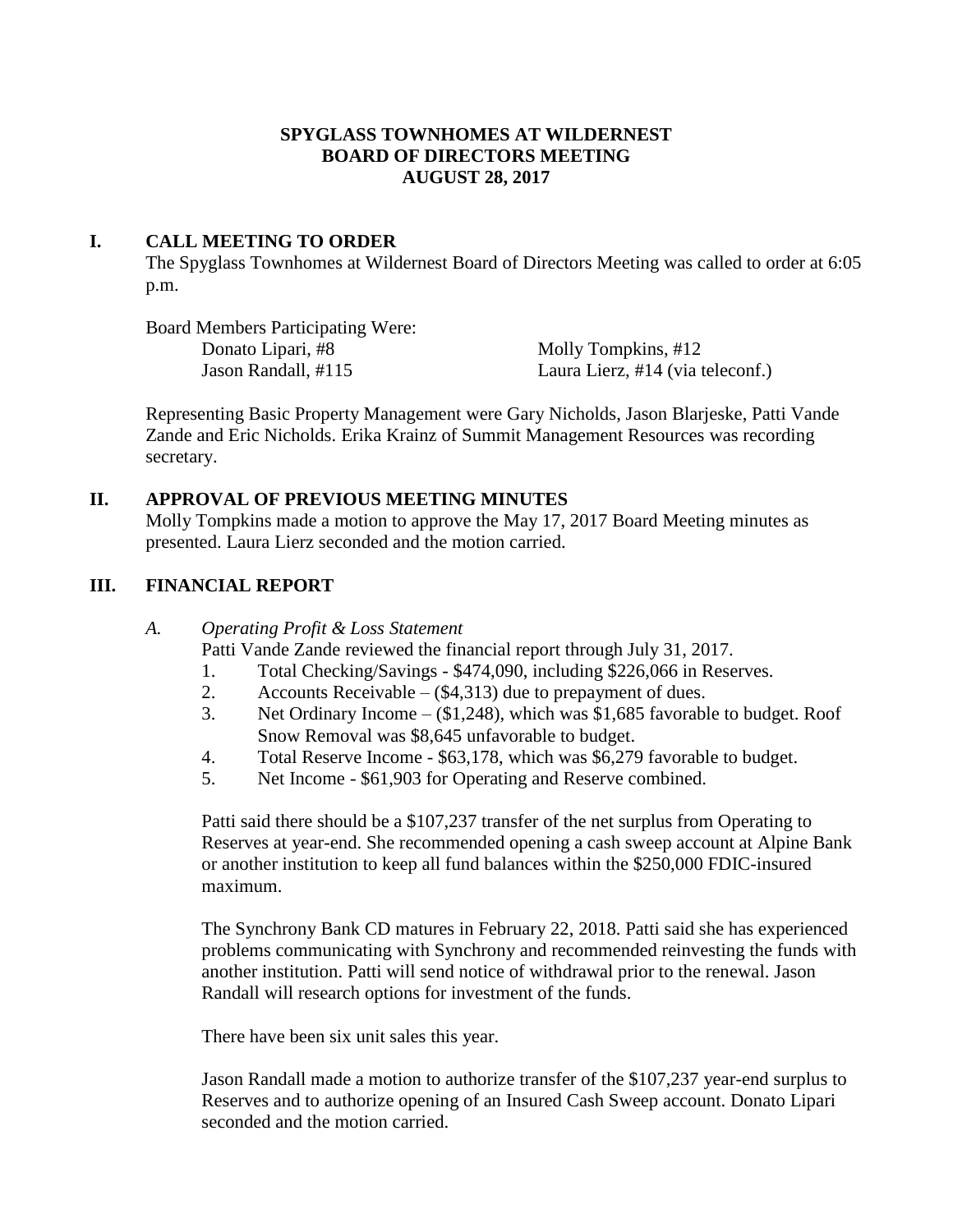Gary Nicholds was asked to research the variance in the Trash account. It should be a set monthly price.

*B. Delinquencies* There were no owner delinquencies.

> Donato Lipari motion to accept the Financial Report as presented. Jason Randall seconded and the motion carried.

# **IV. MANAGEMENT REPORT**

*A. Policies*

Gary Nicholds he determined this Association does not have the nine recommended good governance policies. They address collections, conflict of interest, conduct of meetings, enforcement of Covenants and rules, dispute resolution, inspection of records, investment of Reserves, Reserve Study and adoption and amendment of rules, policies and procedures. He has templates for these policies that have been approved by an attorney. He will forward the documents to the Board for review.

*B. Ledger Boards*

Gary Nicholds will solicit bids for the ledger boards.

*C. Roof Repairs*

There are some missing shingles. The most obvious areas are on the garage roofs of 119, 95 and 69. Gary Nicholds will check into the warranty. These repairs need to be made this year.

Jason Randall said there was a leak between his unit and 117. The shingles in that area are damaged. Gary Nicholds will follow up. Donato Lipari noted that the snow should be removed in the problem areas but axes and pick axes should not be used on the roofs.

*D. Culvert*

RKR will be looking at the culvert. There is a concrete collar on the west side but the collar on the other end has been destroyed. The culvert should also be cleaned out. Donato Lipari will talk to Columbine Concrete about this project.

*E. Sign* RKR will repair the broken "No Parking" sign post.

# *F. Electrical Boxes for Utility Meters*

The boxes around the meters are falling apart. Jason Blarjeske will try to rebuild the original chicken wire enclosures to protect the meters from snow coming off the roofs.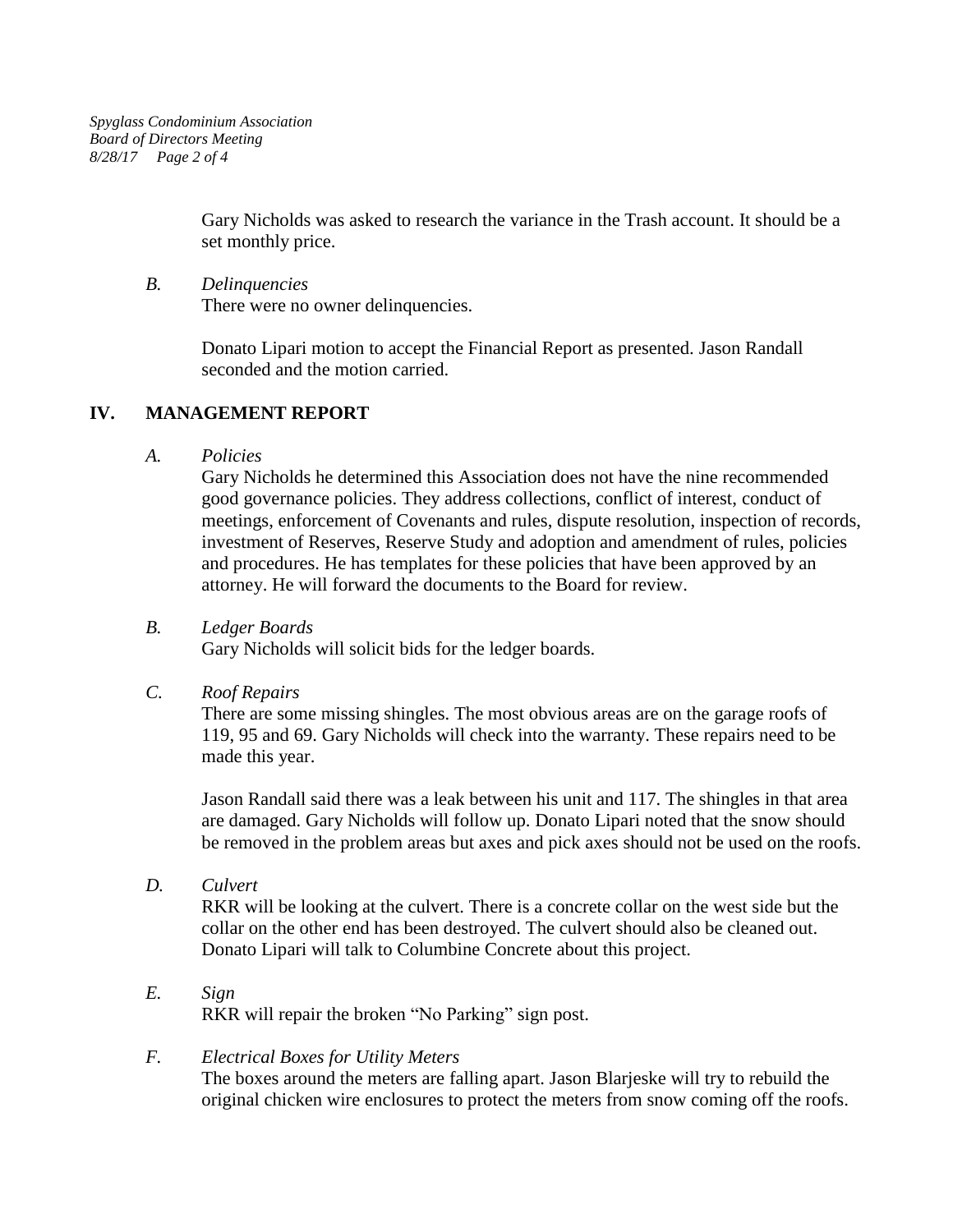*Spyglass Condominium Association Board of Directors Meeting 8/28/17 Page 3 of 4*

#### *G. Asphalt Repairs*

There is a pothole on the edge of a driveway. Gary Nicholds will try to have it patched.

#### *H. Light Poles*

One light pole near 51 fell over. The collar was replaced and it should last through the winter. Donato Lipari said all the light poles should be replaced in the next year or two.

#### *I. Playground Fence*

The playground fence needs to be repaired. Gary Nicholds will call Bob Strong to ask if the playground has to be fenced for liability.

*J. Drains* One overflow drain cover on the flat roof sheared off and needs to be replaced.

## **V. OLD BUSINESS**

There was no Old Business.

#### **VI. NEW BUSINESS**

*A. Budget Planning*

Patti Vande Zande will develop a draft budget within the next two weeks for Board review prior to the Budget Meeting.

#### *B. Snow Removal Contract*

Gary Nicholds has spoken to RKR and Oscar about snow removal contracts for the coming winter.

#### *C. Dog on Deck*

The owner who was allowing his dog to defecate on his deck was fined three times. Gary Nicholds will check to see if the fines have been paid.

*D. Deck Repair*

The deck repair and repainting with correct color has not yet been completed. The owner has been contacted about changing the post size and repainting it with the correct color. The owner should be required to address this before winter, even if he plans to expand his deck in the future.

## *E. Board Member Terms and Status*

Paul Krahulic sold his unit. His Board seat needs to be filled. Amy Corsinita (#81) has expressed interest.

Molly Tompkins made a motion to appoint Amy Corsinita to serve the remainder of Paul Krahulec's term (until 2018). Donato Lipari seconded and the motion carried.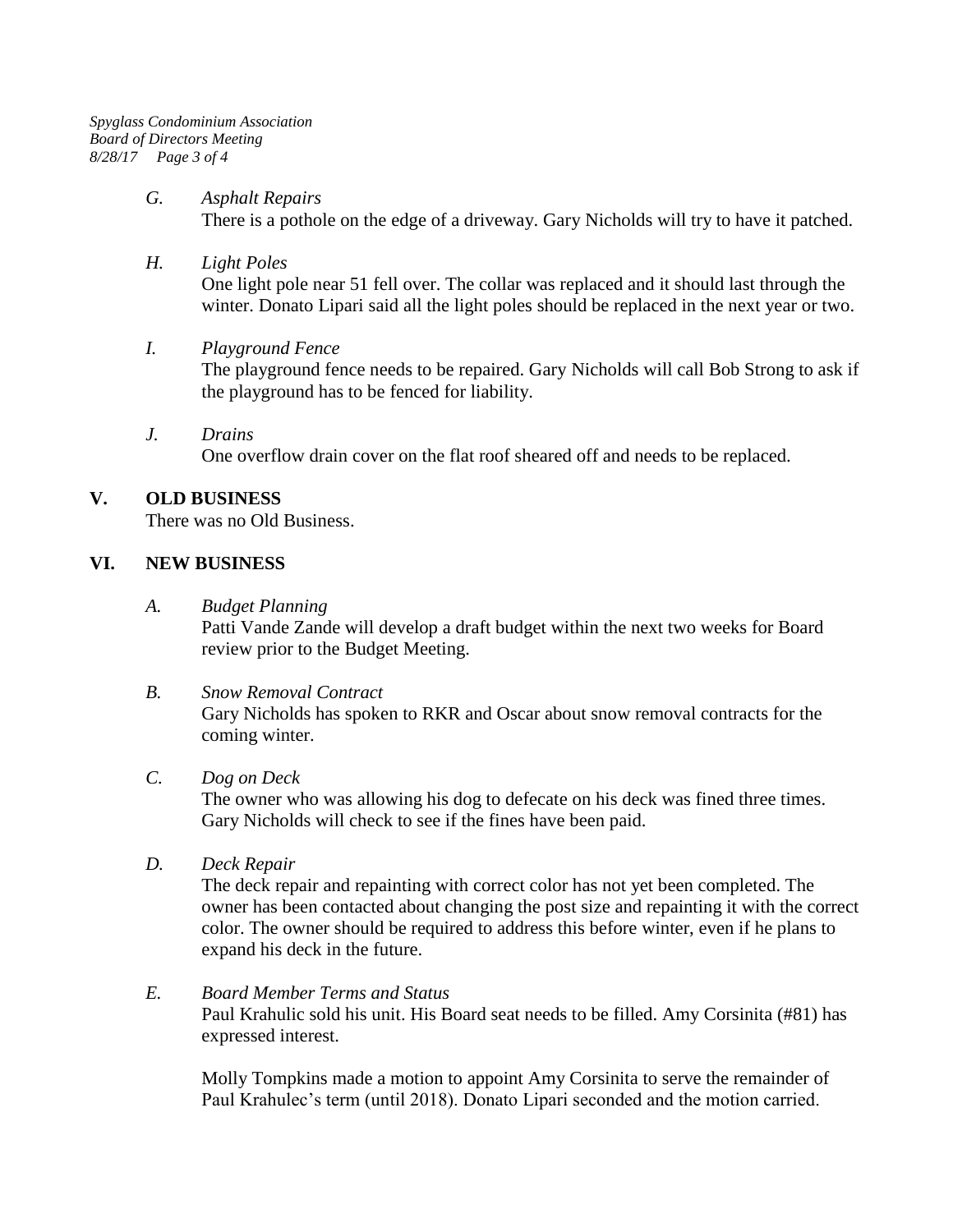*Spyglass Condominium Association Board of Directors Meeting 8/28/17 Page 4 of 4*

> The terms of Donato Lipari and Laura Lierz terms expire this year. Laura is willing to serve another term but Donato will not be running again. Gary Nicholds asked the Board to forward him the names of any other potential candidates.

### **VII. SET NEXT MEETING DATE**

The Annual Meeting will be Saturday, October 7, 2017 at 10:00 a.m.

# **VIII. ADJOURNMENT**

Donato Lipari made a motion to adjourn at 7:14 p.m.

Approved By: \_\_\_\_\_\_\_\_\_\_\_\_\_\_\_\_\_\_\_\_\_\_\_\_\_\_\_\_\_\_\_\_\_ Date: \_\_\_\_\_\_\_\_\_\_\_\_\_\_\_\_\_\_\_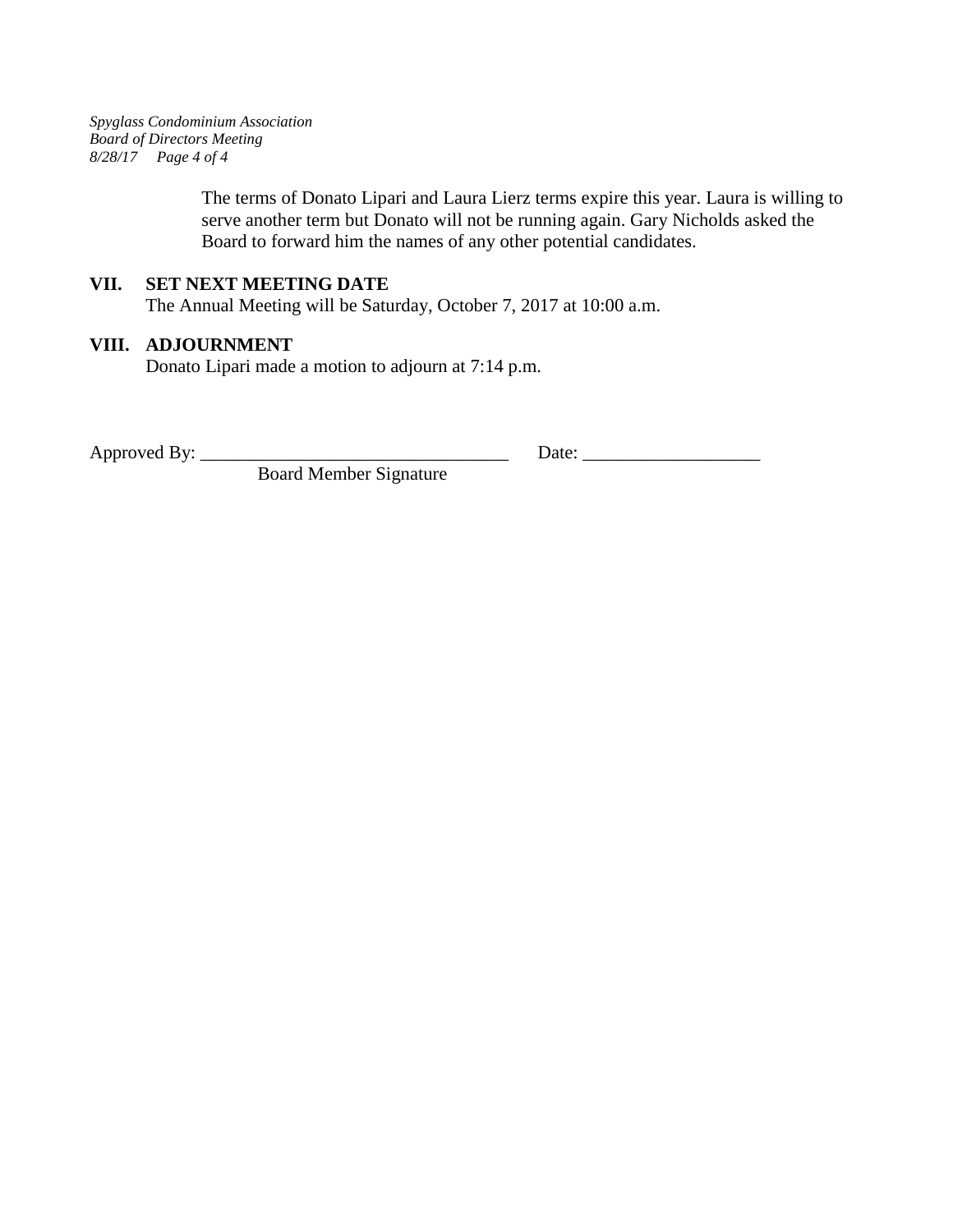## **SPYGLASS CONDOMINIUM ASSOCIATION ANNUAL MEETING OCTOBER 7, 2017**

## **I. CALL MEETING TO ORDER**

The Spyglass Condominium Association Annual Meeting was called to order at 10:07 a.m. in Dillon Town Hall.

Board Members Present Were: Jason Randall, Treasurer, #115 Laura Lierz, Secretary, #14 Amy Corsinita, Member at Large, #81

Donato Lipari, President, #8 Molly Tompkins, Vice President, #12

Homeowners Present Were: Virginia Griffin, #66 Cindy & John Held, #97 Robert Jones, #41 Mark Matthews, #43 Steve Miller, #63

Representing Basic Property Management were Gary Nicholds, Eric Nicholds and Patti Vande Zande. Erika Krainz of Summit Management Resources transcribed the minutes from recording.

# **II. CERTIFICATION OF PROXIES**

With 16 proxies received and owners represented in person, a quorum was confirmed.

# **III. APPROVAL OF PREVIOUS MEETING MINUTES**

Laura Lierz made a motion to approve the October 8, 2016 Annual Meeting minutes as presented. Molly Tompkins seconded and the motion carried.

# **IV. FINANCIAL REPORT**

# *A. Current Financial Status*

Patti Vande Zande reviewed the Balance Sheet as of September 30, 2017.

- 1. Operating Cash \$162,645. The Union Bank Checking account is used for dues collection. The Alpine Bank ICS account is a sweep account into which any balances over \$250,000 are moved and transferred to other banks to ensure FDIC coverage of the balances. The Alpine Bank Checking holds the Operating cash. The Alpine Bank Reserve is a savings account for Reserve money. The Synchrony Bank CD is for excess Reserves earning higher interest.
- 2. Reserve Cash \$333,300.
- 3. Total Cash 505,849.
- 4. Accounts Receivable (\$7,240) credit for prepaid dues.
- 5. Equity/Reserve Fund \$333,304.
- 6. Retained Earnings \$78,513.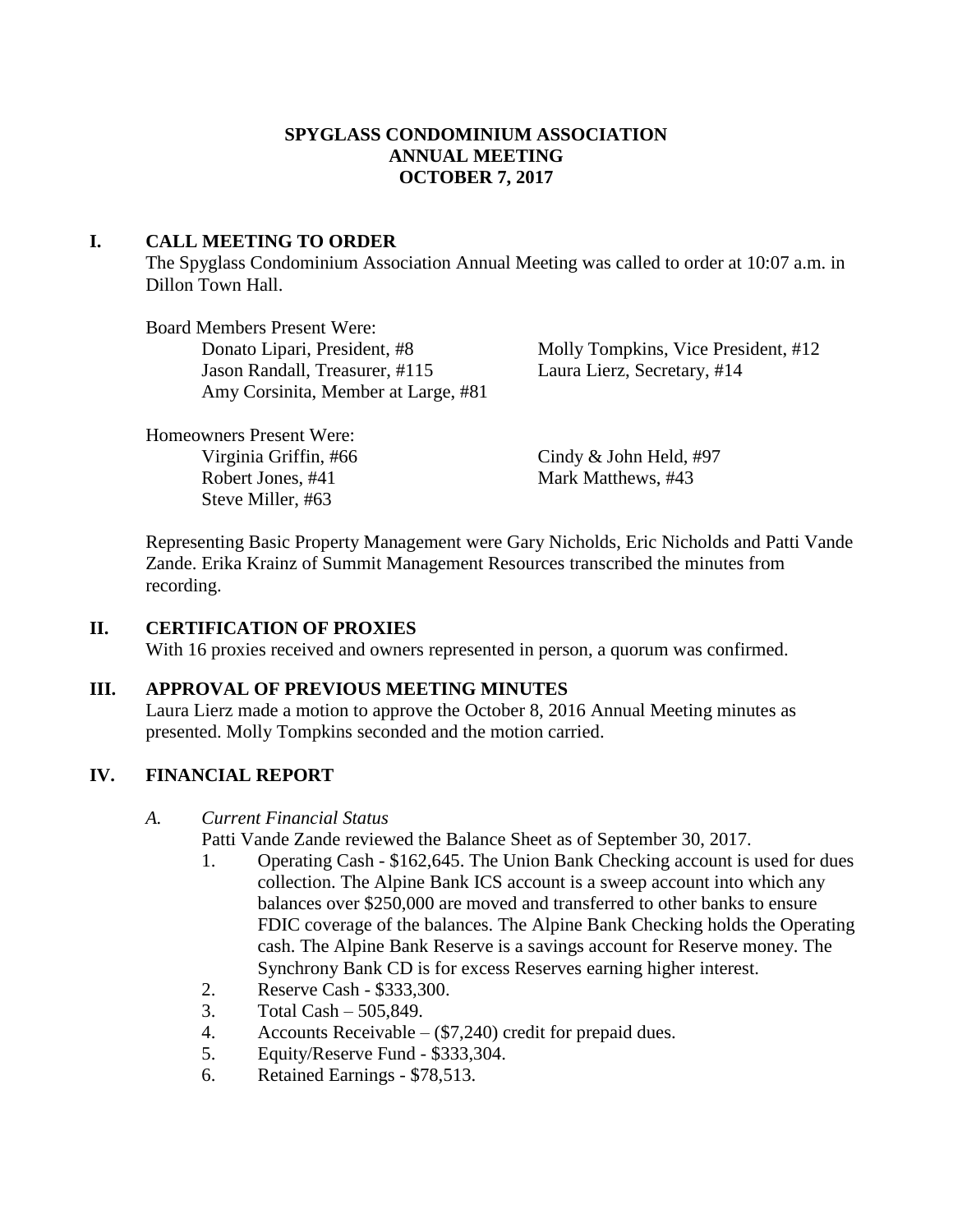*Spyglass Condominium Association Annual Meeting 10/7/17 Page 2 of 4*

Patti Vande Zande reviewed highlights of the Profit & Loss as of September 30, 2017.

- 1. Net Ordinary Income \$7,244 actual vs. \$7,135 budget.
- 2. Net Reserve Income \$89,826.
- 3. Total Net Income \$97,070, which was \$18,492 favorable to budget.
- *B. 2018 Budget Review and Ratification*

Patti Vande Zande reviewed the 2018 Budget. The budget as drafted included no increase to Operating or Reserve dues. She made some adjustments to all Snow Removal line items. The Operating income and expenses are budgeted to result in a net Operating loss of \$1,862.

Reserve projects scheduled in 2018 include:

- 1. Asphalt Pavement/Overlay \$10,000.
- 2. Siding/Resurfacing \$10,000.
- 3. Roof Replacement/Repair \$5,000.
- 4. Other Major Building Maintenance \$2,500 (ledger boards, etc.).

Including the Reserve income and project, the overall net income is budgeted to be \$65,995.

A motion was made to approve the 2018 Budget as presented. The motion was seconded and carried.

# **V. PRESIDENT'S REPORT**

Donato Lipari thanked all owners who participated in the Owner Work Day and Jason Randall for running the event. There were over 20 participants this year. Any owners who need some red deck paint should contact Jason. Recycling was eliminated because the container was usually contaminated and disposed of as regular garbage. There are now two six-yard trash dumpsters that are emptied twice weekly. Owners can recycle individually at the County facilities. There are no major capital improvement projects scheduled for this year. A full asphalt overlay will need to be done in the next few years. The plan is to pay this expense from Reserves. The light poles should be replaced in the next two years. The fence around the play area is in poor condition and will be repaired. Basic Property Management has requested a 3% management fee increase. This increase was included in the 2018 Budget and was approved with the budget. Donato's term is expiring and he will not be running for reelection. The owners thanked Donato for his service on the Board.

# **VI. BASIC PROPERTY MANAGEMENT REPORT**

Gary Nicholds reviewed the following:

- 1. The snowfall in December and January presented many challenges and most Associations exceeded their snow removal budgets.
- 2. Repaired the shingles on the garages for Buildings 69, 95 and 119.
- 3. Repaired the frame around a garage door.
- 4. Patched damaged asphalt.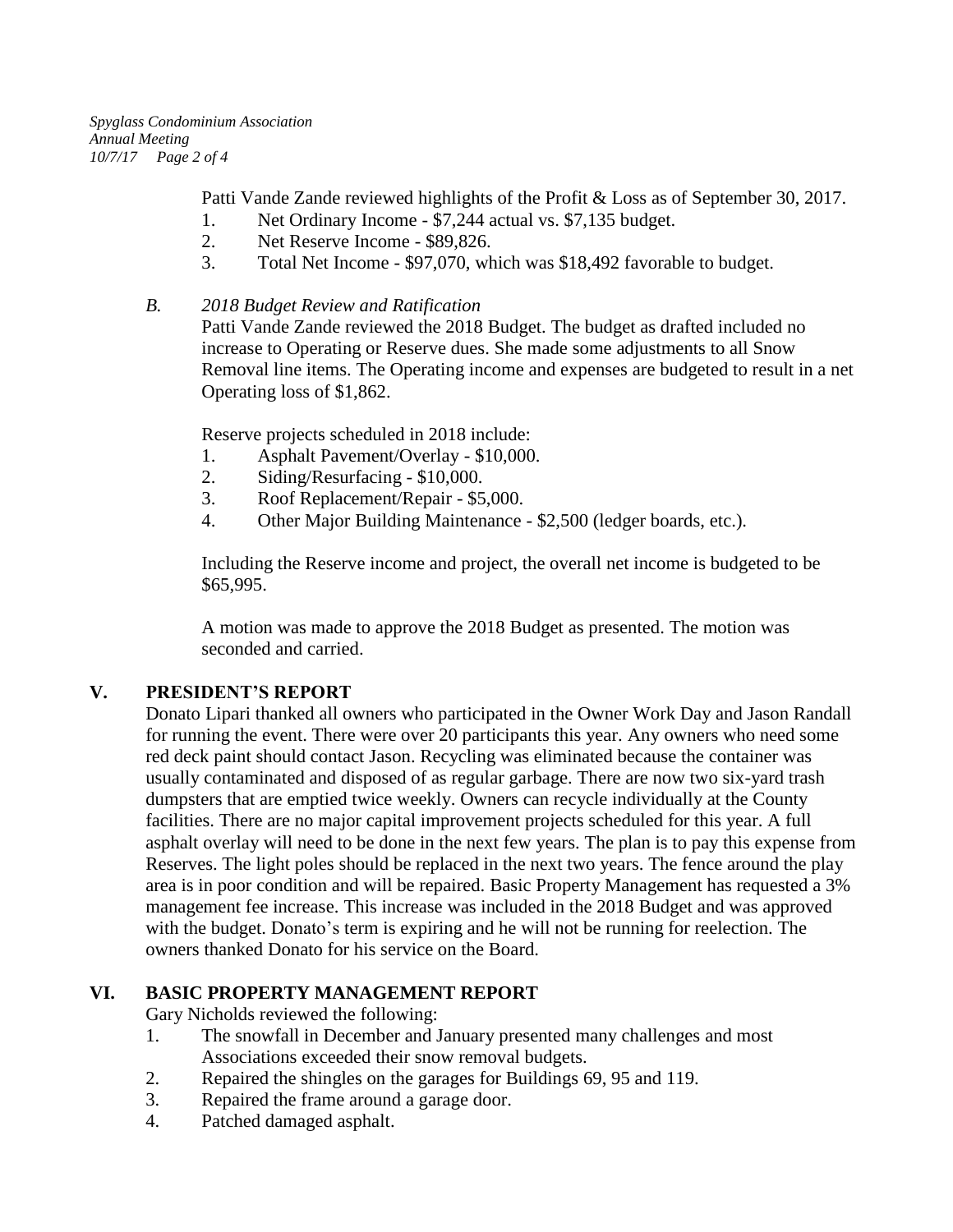*Spyglass Condominium Association Annual Meeting 10/7/17 Page 3 of 4*

- 5. Working on finalizing the plowing contract.
- 6. Executed a snow shoveling contract.
- 7. The leaves will be cleaned out of the roof drains.
- 8. The culvert on the right side of the entrance is crushed. It will be repaired and protected with a concrete collar once RKR can fit it in their schedule.
- 9. Broken tree branches from the storm last week are being cleaned up.
- 10. Owners were reminded to turn on their heat tape by mid-November and not to turn it off until April.
- 11. Owners were reminded to close the dumpster prevent access by bears. Gary was asked to check the latch on the dumpster.
- 12. Dogs must be leashed, owners must pick up after them and dogs may not be permitted to relieve themselves on decks. Owners should report issues to management.
- 13. The parking situation has improved. Owners should report improperly parked vehicles to management.

#### **VII. ELECTION OF DIRECTORS**

The terms of Donato Lipari and Laura Lierz expired this year. Laura expressed her willingness to run again but Donato's seat was open. There were no other nominations from the floor. Cindy Held made a motion to elect Laura Lierz. Jason Randall seconded and the motion carried.

#### **VIII. OWNER OPEN FORUM**

An owner thanked Gary Nicholds for his assistance with her gutter.

Donato Lipari said the substrate and headers under several of the walkways from the decks to the parking lot are starting to fail. This will need to be addressed in the next few years. It may be possible to create some additional parking spaces by reconfiguring the walkways.

Cindy Held asked if she could wrap bushes in burlap for the winter. Donato Lipari said this would be permitted and the Association could probably reimburse her for the supplies.

Cindy Held asked if there was an Association Facebook page to facilitate neighborhood communication. Donato Lipari said there was an Association website. Eric Nicholds said a Facebook page could be set up but the owners would be responsible for moderating and maintaining it. Gary Nicholds noted that he can only distribute owner phone numbers and emails with written authorization.

An owner suggested holding a raffle to encourage owner participation at the Owner Work Day.

An owner asked about Basic Property Management staffing. Gary Nicholds said there were four people in the office and a total of about 19. Basic manages 23 properties.